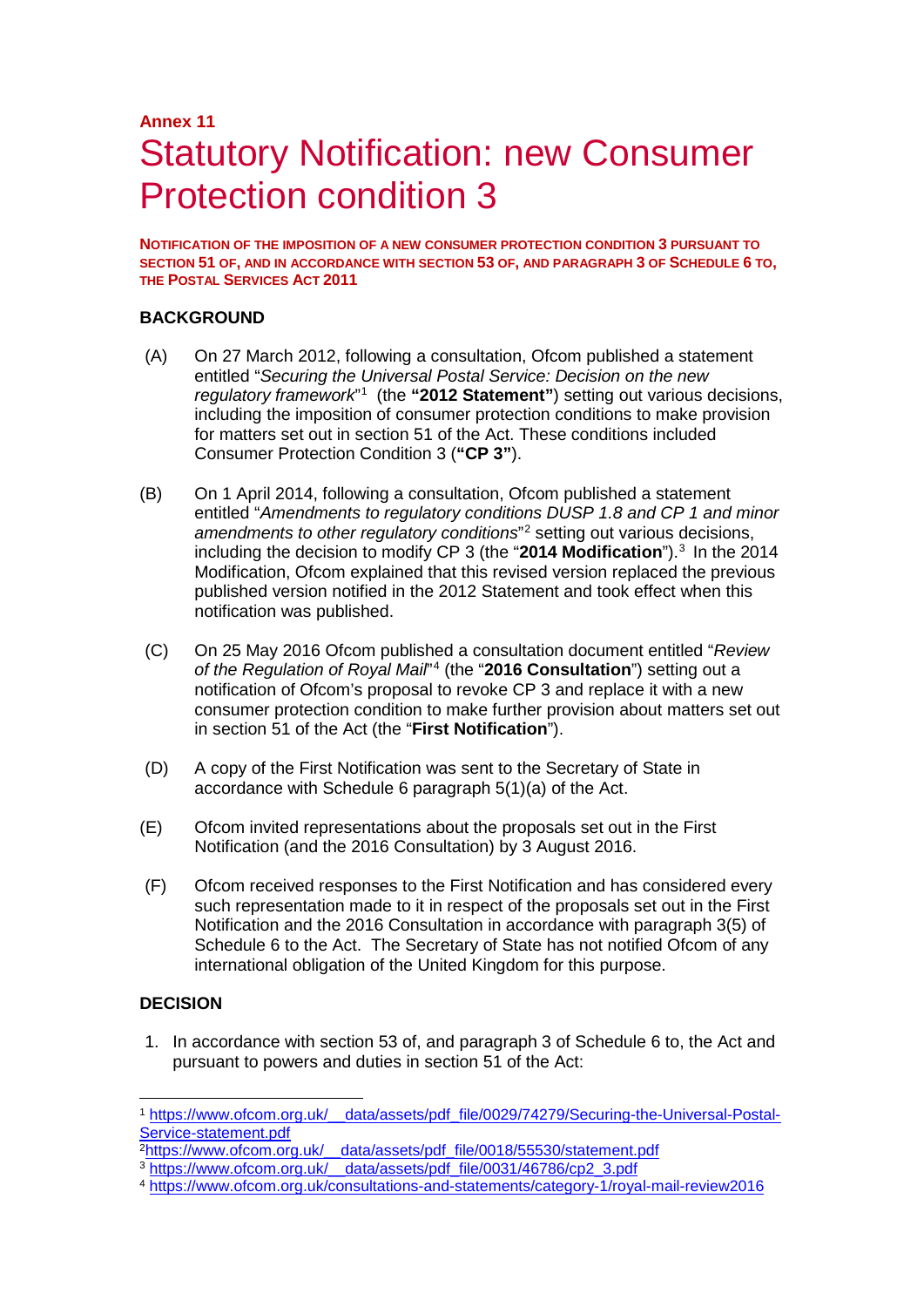- (a) Ofcom hereby revokes CP 3 with effect from the date of publication of this Notification. Section 16 of the Interpretation Act 1978 shall apply as if this revocation were a repeal of an enactment by an Act of Parliament.
- (b) Ofcom hereby imposes a new consumer protection condition, as specified in the Schedule to this Notification, to make provision for matters set out in section 51 of the Act, which shall take effect on the date of publication of this Notification and shall have effect until the publication of a notification under the Act revoking such condition.
- 2. The effect of, and Ofcom's reasons for making, this decision are set out in the accompanying statement.

#### **Ofcom's duties and legal tests**

- 3. Ofcom is satisfied that this decision satisfies the general test in paragraph 1 of Schedule 6 to the Act.
- 4. In making this decision, Ofcom has considered and acted in accordance with its principal duty in section 29 of the Act and its general duties in section 3 of the Communications Act 2003.

#### **Interpretation**

- 5. Except insofar as the context otherwise requires, words or expressions shall have the meaning assigned to them in this Notification and otherwise any word or expression shall have the same meaning as it has been ascribed for the purpose of Part 3 of the Act or for the purpose of CP 3 (as relevant).
- 6. In this Notification—
	- (c) "**2012 Statement**" has the meaning given to it in recital (A) to this Notification;
	- (d) "**2014 Modification**" has the meaning given to it in recital (B) to this Notification;
	- (e) "**2016 Consultation**" has the meaning given to it in recital (C) to this Notification;
	- (f) "**Act**" means the Postal Services Act 2011 (c.5);
	- (g) "**CP 3**" means consumer protection condition referred to in recital (A) to this Notification as modified and replaced by the 2014 Modification;
	- (h) "**First Notification**" has the meaning given to it in recital (C) to this Notification; and
	- (i) "**Ofcom**" means the Office of Communications.
- 7. For the purpose of interpreting this Notification—
	- (a) headings and titles shall be disregarded;
	- (b) expressions cognate with those referred to in this Notification shall be construed accordingly;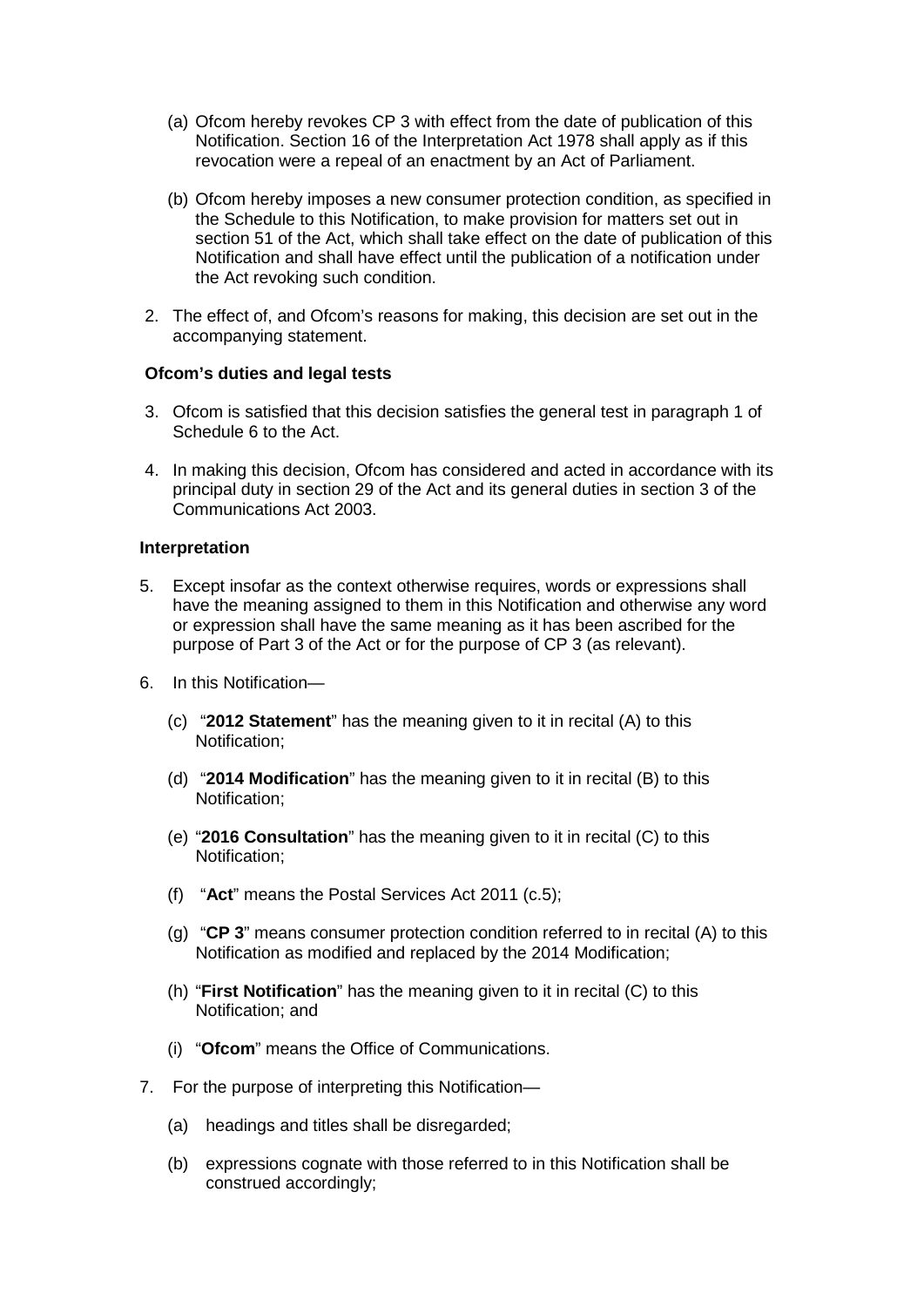- (c) the Interpretation Act 1978 (c. 30) shall apply as if this Notification were an Act of Parliament.
- 8. The Schedule to this Notification shall form part of this Notification.

Signed by

leerley.

# **Jonathan Oxley**

# **Group Director, Competition Group**

A person duly authorised by Ofcom under paragraph 18 of the Schedule to the Office of Communications Act 2002

1 March 2017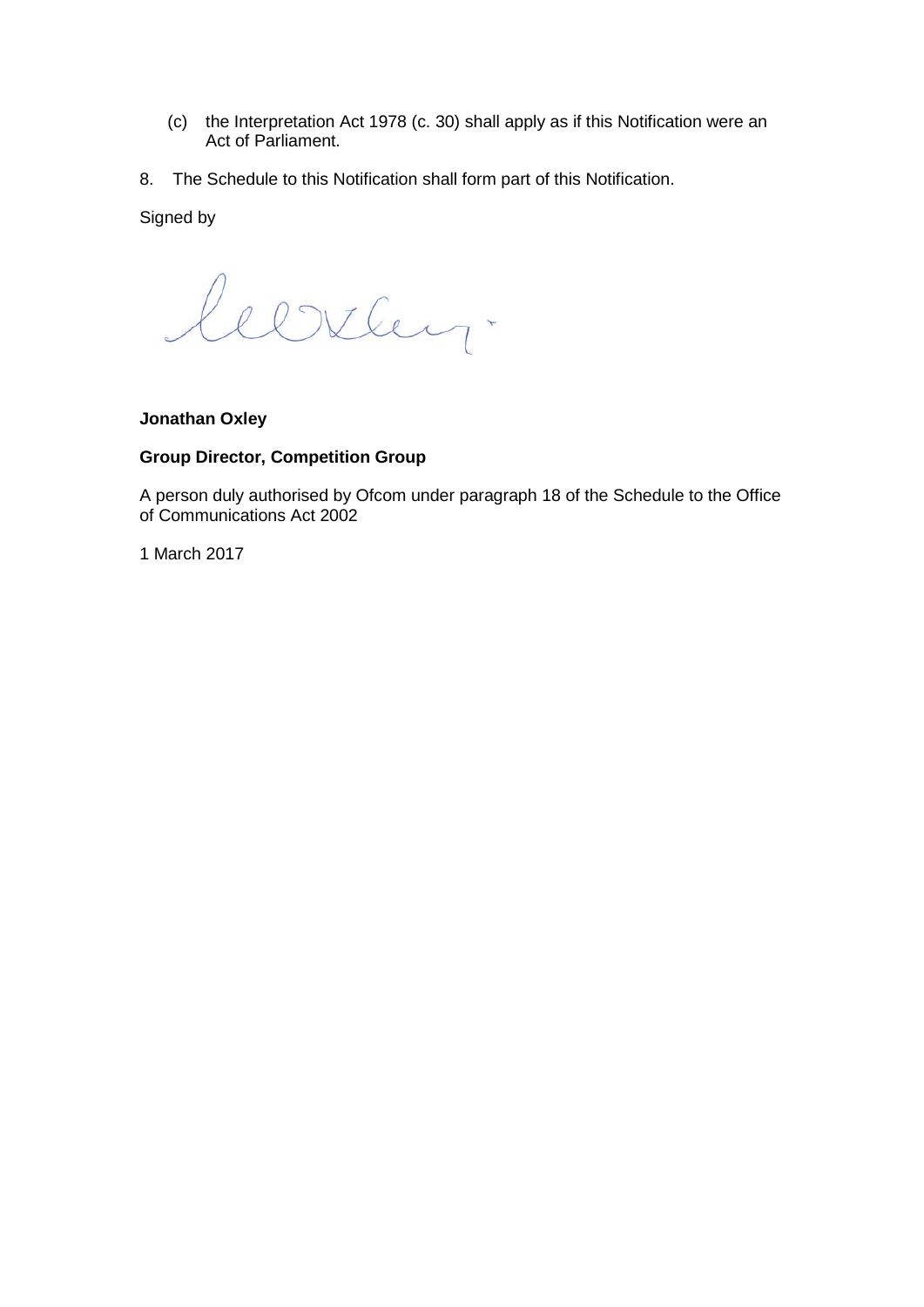# **Schedule**

# CP 3

#### **CONSUMER PROTECTION CONDITION 3: COMPLAINTS HANDLING AND REDRESS**

# **3.1. Application, definitions and interpretation**

| CP 3.1.1 | This consumer protection condition ("CP Condition") shall apply as<br>follows: |                                                                                                                                                                                                                                                                                                                                   |  |
|----------|--------------------------------------------------------------------------------|-----------------------------------------------------------------------------------------------------------------------------------------------------------------------------------------------------------------------------------------------------------------------------------------------------------------------------------|--|
|          | (a) CP 3.2 - all postal operators; and                                         |                                                                                                                                                                                                                                                                                                                                   |  |
|          | (b) CP 3.3 - the universal service provider.                                   |                                                                                                                                                                                                                                                                                                                                   |  |
| CP 3.1.2 | In this CP Condition-                                                          |                                                                                                                                                                                                                                                                                                                                   |  |
|          | (a)                                                                            | "Act" means the Postal Services Act 2011 (c.5);                                                                                                                                                                                                                                                                                   |  |
|          | (b)                                                                            | "Citizens Advice Consumer Service" means the telephone and<br>online consumer advice service operated by the National<br>Association of Citizens Advice Bureaux, registered company<br>number 1436945;                                                                                                                            |  |
|          | (c)                                                                            | "complainant" means a person who has made a consumer<br>complaint;                                                                                                                                                                                                                                                                |  |
|          | (d)                                                                            | "complaint" means any expression of dissatisfaction made to a<br>postal operator, related to one or more of its products or services<br>or the manner in which the postal operator has dealt with any<br>such expression of dissatisfaction, where a response is explicitly<br>or implicitly required or expected to be provided; |  |
|          | (e)                                                                            | "complaints handling procedure" means the procedure<br>required by Condition CP 3.3.1;                                                                                                                                                                                                                                            |  |
|          | (f)                                                                            | "completed complaint" means a consumer complaint in respect<br>of which there remains no outstanding action to be taken by the<br>postal operator in accordance with its complaint handling<br>procedure;                                                                                                                         |  |
|          | (g)                                                                            | "consumer" means a person who uses postal services either as<br>a sender or an addressee;                                                                                                                                                                                                                                         |  |
|          | (h)                                                                            | "consumer complaint" means a complaint which is made<br>against the <i>universal service</i> provider either-                                                                                                                                                                                                                     |  |
|          |                                                                                | by a person in that person's capacity as a relevant<br>İ.<br>consumer; or                                                                                                                                                                                                                                                         |  |
|          |                                                                                | by a person acting on behalf of such a relevant consumer;<br>ii.                                                                                                                                                                                                                                                                  |  |
|          | (i)                                                                            | "Consumer Advocacy Bodies" means Citizens Advice, Citizens<br>Advice Scotland and the General Consumer Council for Northern<br>Ireland;                                                                                                                                                                                           |  |
|          | (j)                                                                            | "DUSP condition" means a designated USP condition imposed<br>under s.36 of the Act;                                                                                                                                                                                                                                               |  |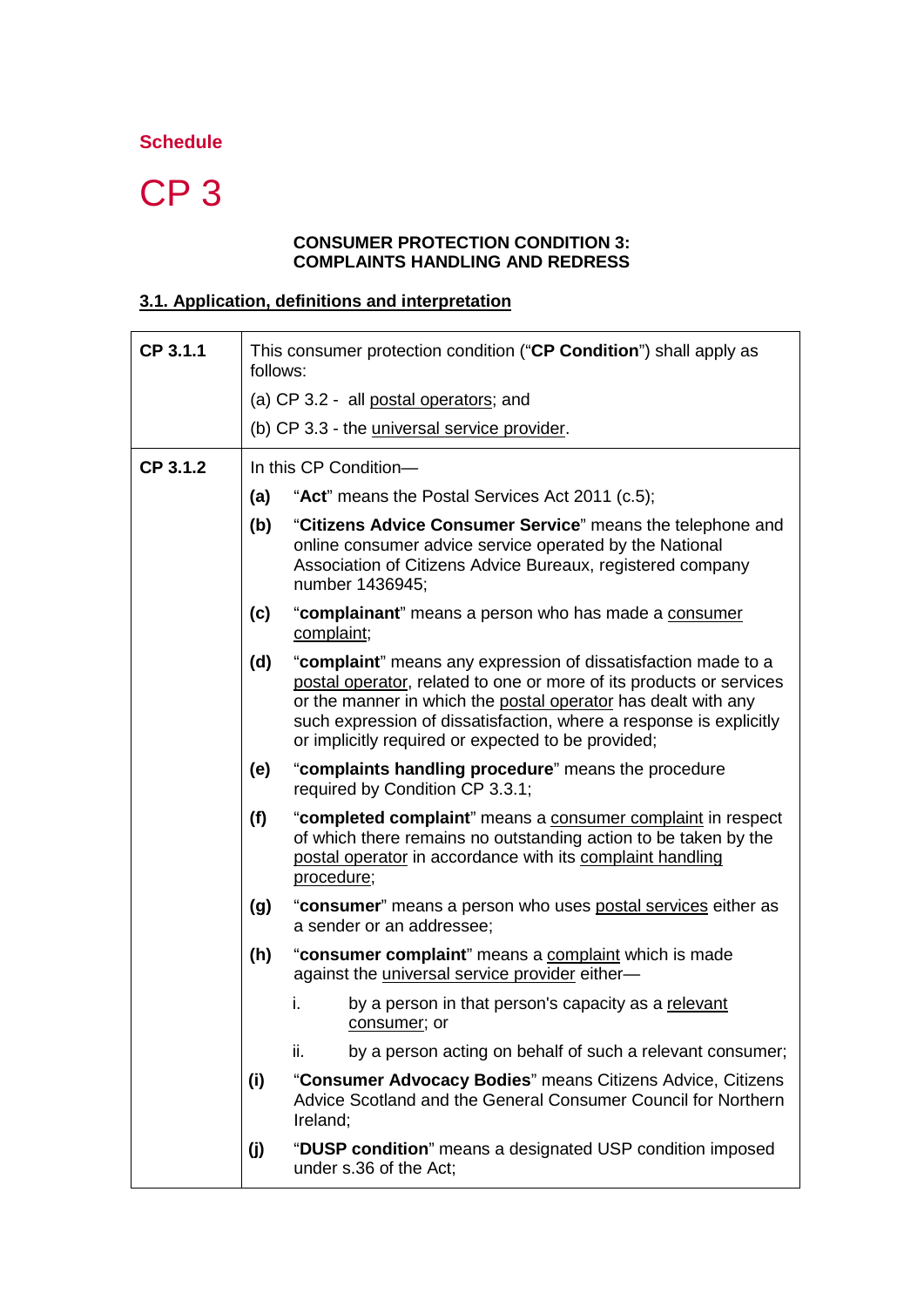|          | (k)                                                                                                                                              | "public holiday" means a Christmas Day, Good Friday and a day<br>which is a bank holiday under the Banking and Financial Dealings<br>Act 1971 in any part of the United Kingdom;                                                                                                                                                                                                                                                                                                                                  |
|----------|--------------------------------------------------------------------------------------------------------------------------------------------------|-------------------------------------------------------------------------------------------------------------------------------------------------------------------------------------------------------------------------------------------------------------------------------------------------------------------------------------------------------------------------------------------------------------------------------------------------------------------------------------------------------------------|
|          | (1)<br>"qualifying redress scheme" means a redress scheme which is<br>approved by OFCOM in accordance with Schedule 5 of the<br>Act <sup>5</sup> |                                                                                                                                                                                                                                                                                                                                                                                                                                                                                                                   |
|          | "relevant consumer" means a consumer of a relevant postal<br>(m)<br>service;                                                                     |                                                                                                                                                                                                                                                                                                                                                                                                                                                                                                                   |
|          | "relevant postal service" means a postal service which the<br>(n)<br>universal service provider is required to provide by a DUSP<br>condition;   |                                                                                                                                                                                                                                                                                                                                                                                                                                                                                                                   |
|          | (o)                                                                                                                                              | "specified time period" means the time period specified by the<br>universal service provider in its complaint handling procedure or<br>as otherwise agreed with a relevant consumer, as the maximum<br>period that the universal service provider has to complete a<br>consumer complaint before the universal service provider who<br>made that consumer complaint, or on whose behalf that<br>consumer complaint was made, becomes entitled to refer that<br>consumer complaint to a qualifying redress scheme; |
|          | (p)                                                                                                                                              | "vulnerable consumer" means a consumer who cannot<br>reasonably be expected to pursue a complaint on their own<br>behalf;                                                                                                                                                                                                                                                                                                                                                                                         |
|          | (q)                                                                                                                                              | "working day" means any day other than a Saturday, a Sunday<br>or a public holiday.                                                                                                                                                                                                                                                                                                                                                                                                                               |
| CP 3.1.3 |                                                                                                                                                  | For the purpose of interpreting this CP Condition-                                                                                                                                                                                                                                                                                                                                                                                                                                                                |
|          |                                                                                                                                                  | (a) except in so far as the context otherwise requires, any word or<br>expression shall have the same meaning as it has been ascribed<br>for the purpose of Part 3 of the Act;                                                                                                                                                                                                                                                                                                                                    |
|          |                                                                                                                                                  | (b) headings and titles shall be disregarded;                                                                                                                                                                                                                                                                                                                                                                                                                                                                     |
|          |                                                                                                                                                  | (c) expressions cognate with those referred to in this CP Condition<br>shall be construed accordingly; and                                                                                                                                                                                                                                                                                                                                                                                                        |
|          |                                                                                                                                                  | (d) the Interpretation Act 1978 (c. 30) shall apply as if this CP<br>Condition were an Act of Parliament.                                                                                                                                                                                                                                                                                                                                                                                                         |

# **3.2. Obligation on postal operators**

| <b>CP 3.2</b> | A postal operator shall establish, make available and comply with<br>transparent, simple and inexpensive procedures for dealing with<br>complaints of consumers of postal services, which facilitate the fair and |
|---------------|-------------------------------------------------------------------------------------------------------------------------------------------------------------------------------------------------------------------|
|               | prompt settlement of disputes.                                                                                                                                                                                    |

<span id="page-4-0"></span> <sup>5</sup> OFCOM approved IDRS Ltd to administer the Postal Redress Service under section 52 and Schedule 5 of the Postal Services Act 2011 on 1 October 2011.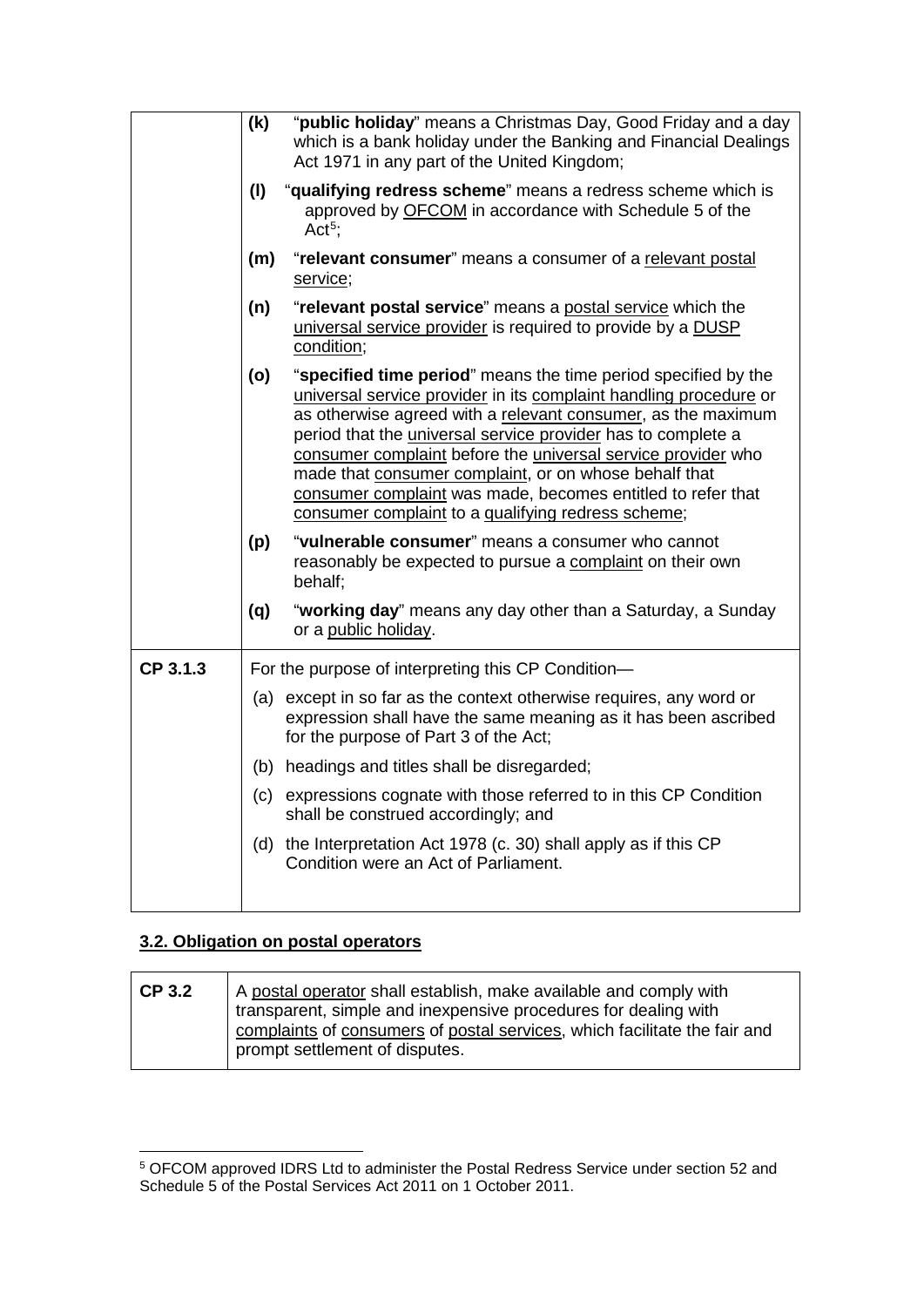# **3.3. Obligations on the universal service provider**

| CP 3.3.1 | The universal service provider shall establish, make available and comply<br>with a complaints handling procedure in accordance with CP 3.2 and CP<br>3.3.2 for dealing with complaints of relevant consumers of relevant postal<br>services.                                        |  |  |
|----------|--------------------------------------------------------------------------------------------------------------------------------------------------------------------------------------------------------------------------------------------------------------------------------------|--|--|
| CP 3.3.2 | A complaints handling procedure must:                                                                                                                                                                                                                                                |  |  |
|          | (a) be in plain and intelligible language;                                                                                                                                                                                                                                           |  |  |
|          | allow for consumer complaints to be made orally or in writing<br>(b)<br>(including electronically);                                                                                                                                                                                  |  |  |
|          | set out contact details to allow a relevant consumer to make a<br>(c)<br>consumer complaint;                                                                                                                                                                                         |  |  |
|          | allow for consumer complaints to be progressed through each stage<br>(e)<br>of the complaints handling procedure orally or in writing (including<br>electronically);                                                                                                                 |  |  |
|          | allow for consumer complaints with no evidence base to be dealt<br>(f)<br>with;                                                                                                                                                                                                      |  |  |
|          | describe the process which the <i>universal service provider</i> will follow<br>(g)<br>with a view to investigating and resolving a consumer complaint and<br>the likely timescales for that process;                                                                                |  |  |
|          | provide for an internal review of an existing consumer complaint<br>(h)<br>where a complainant indicates that they would like such a review to<br>occur because he or she is dissatisfied with the handling of that<br>consumer complaint;                                           |  |  |
|          | set out contact details for Citizens Advice Consumer Service;<br>(i)                                                                                                                                                                                                                 |  |  |
|          | (j)<br>describe the complainant's right to refer a consumer complaint to a<br>qualifying redress scheme:                                                                                                                                                                             |  |  |
|          | (i)<br>from the point at which the <i>universal service provider</i> notifies the<br>complainant in writing, that it is unable to complete the<br>consumer complaint to the complainant's satisfaction; or                                                                           |  |  |
|          | (ii) after the expiry of the specified time period.                                                                                                                                                                                                                                  |  |  |
| CP 3.3.3 | The universal service provider shall, not less than once every three<br>calendar years, review the complaints handling procedure and seek<br>feedback from a reasonable number of complainants to ensure the<br>complaints handling procedure meets the needs of relevant consumers. |  |  |
| CP 3.3.4 | Upon receipt of a consumer complaint made through the complaints<br>handling procedure the universal service provider shall record in a written<br>or electronic format the following details:                                                                                       |  |  |
|          | the date that the consumer complaint was received;<br>(a)                                                                                                                                                                                                                            |  |  |
|          | (b)<br>whether the consumer complaint was made orally or in writing;                                                                                                                                                                                                                 |  |  |
|          | the identity and contact details of the complainant; and<br>(c)                                                                                                                                                                                                                      |  |  |
|          | a summary of the consumer complaint.<br>(d)                                                                                                                                                                                                                                          |  |  |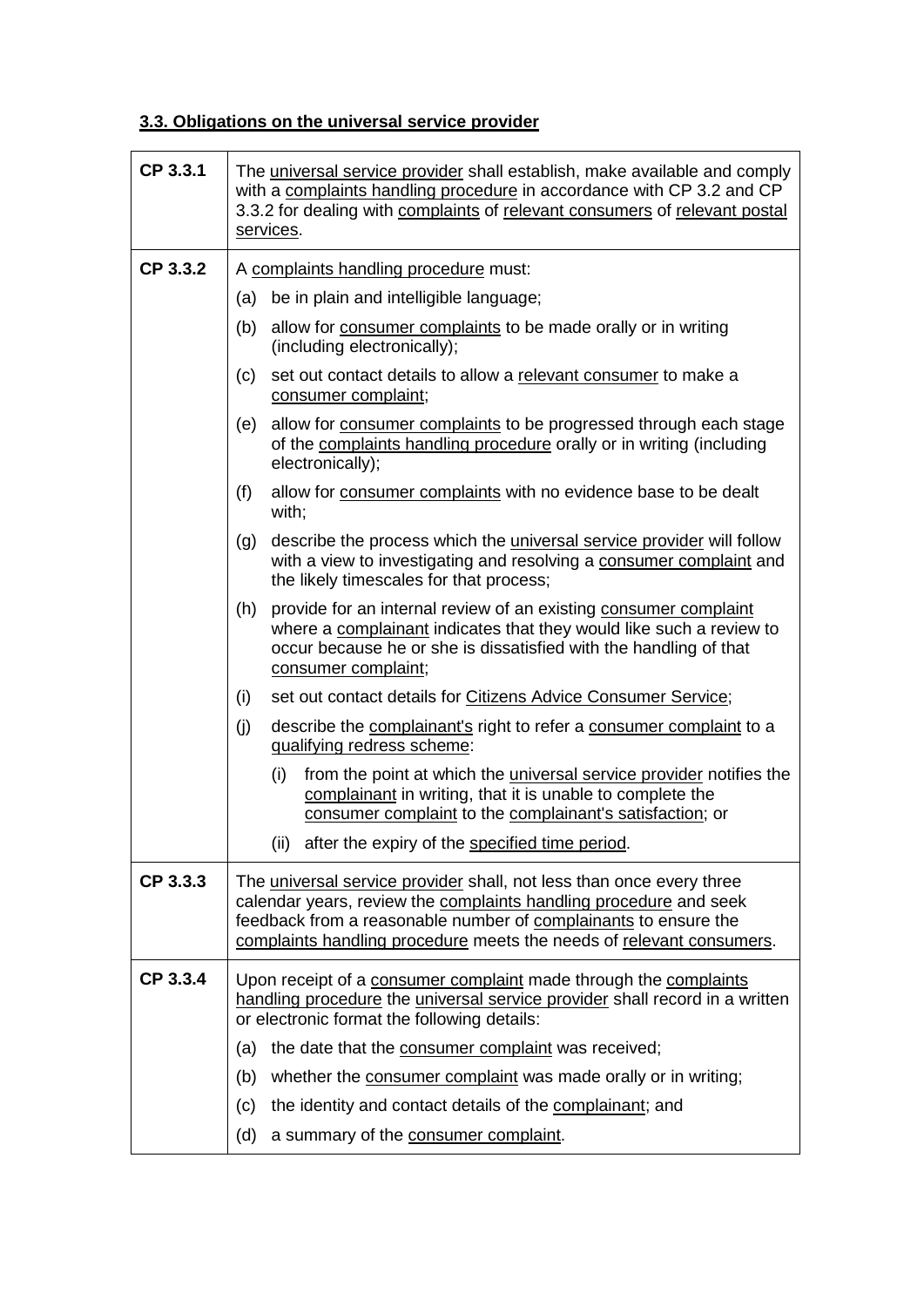| CP 3.3.5 | For each consumer complaint received through its complaints handling<br>procedure the universal service provider must also record:                                                                                                                                                                                                                               |  |
|----------|------------------------------------------------------------------------------------------------------------------------------------------------------------------------------------------------------------------------------------------------------------------------------------------------------------------------------------------------------------------|--|
|          | a summary of any subsequent contact with the complainant and any<br>(a)<br>advice given or action taken in response to the consumer complaint;                                                                                                                                                                                                                   |  |
|          | the date (if any) on which the consumer complaint became a<br>(b)<br>completed complaint; and                                                                                                                                                                                                                                                                    |  |
|          | the date (if any) on which the <i>universal service provider</i> sends a<br>(c)<br>written notice to a complainant in accordance with CP 3.3.7.                                                                                                                                                                                                                  |  |
| CP 3.3.6 | Where a universal service provider has recorded a consumer complaint<br>as a completed complaint but within three months of the date of making<br>that record a subsequent contact is made by or on behalf of the<br>complainant in relation to that consumer complaint which indicates that it<br>is not a completed complaint, the universal service provider: |  |
|          | (a) must as soon as reasonably practicable take account of that<br>consumer complaint in any report which it is obliged to prepare and<br>publish in accordance with CP 3.3.14;                                                                                                                                                                                  |  |
|          | shall not otherwise be entitled to treat that consumer complaint as a<br>(b)<br>completed complaint until that consumer complaint is demonstrably<br>a completed complaint.                                                                                                                                                                                      |  |
| CP 3.3.7 | The universal service provider must send a notice to a complainant on<br>the earlier of:                                                                                                                                                                                                                                                                         |  |
|          | the first working day after the day on which the universal service<br>(a)<br>provider becomes aware that it is not able to complete a consumer<br>complaint made through its complaints handling procedure to the<br>complainant's satisfaction; or                                                                                                              |  |
|          | the first working day after the day on which the specified time period<br>(b)<br>for that consumer complaint expires.                                                                                                                                                                                                                                            |  |
| CP 3.3.8 | The notice referred to in CP 3.3.7 must be in writing (including<br>electronically) unless another format has been agreed with the<br>complainant, and notify the complainant-                                                                                                                                                                                   |  |
|          | (a) of their right to refer the consumer complaint to a qualifying redress<br>scheme;                                                                                                                                                                                                                                                                            |  |
|          | of the contact details of the qualifying redress scheme;<br>(b)                                                                                                                                                                                                                                                                                                  |  |
|          | that the qualifying redress scheme process is independent of the<br>(c)<br>universal service provider;                                                                                                                                                                                                                                                           |  |
|          | that the qualifying redress scheme process is free of charge to the<br>(d)<br>complainant;                                                                                                                                                                                                                                                                       |  |
|          | of the types of redress that may be available under a qualifying<br>(e)<br>redress scheme; and                                                                                                                                                                                                                                                                   |  |
|          | that any outcome of the qualifying redress scheme process is<br>(f)<br>binding upon the <i>universal service provider</i> but not upon the<br>complainant.                                                                                                                                                                                                       |  |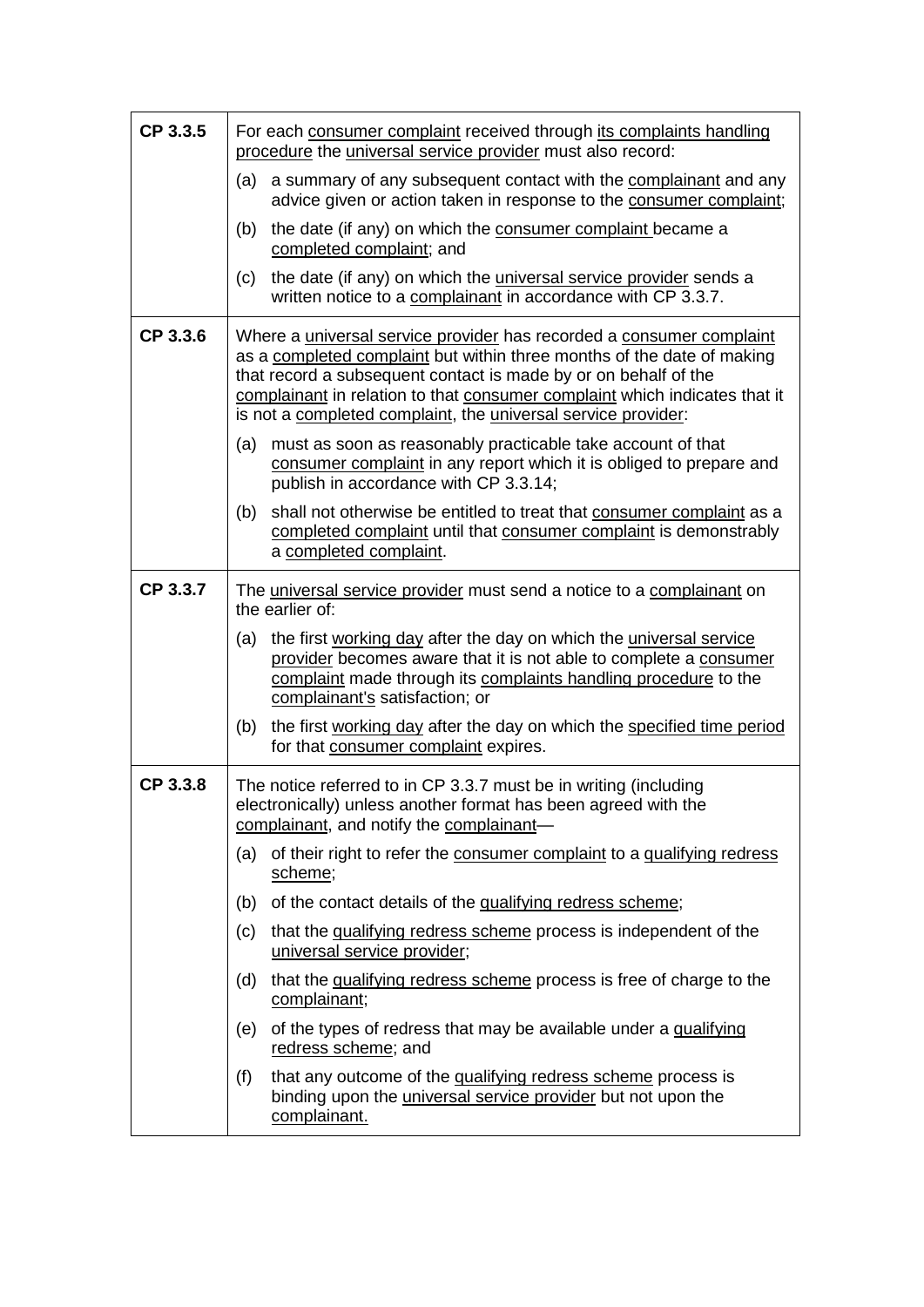| CP 3.3.9  | The universal service provider must allocate and maintain such level of<br>resources as may reasonably be required to enable the <i>universal service</i><br>provider to receive, handle and process consumer complaints made<br>through its complaints handling procedure in an efficient and timely<br>manner and in accordance with this Condition.                                                                                                                                                                                                                                                                                                                                                                   |  |  |
|-----------|--------------------------------------------------------------------------------------------------------------------------------------------------------------------------------------------------------------------------------------------------------------------------------------------------------------------------------------------------------------------------------------------------------------------------------------------------------------------------------------------------------------------------------------------------------------------------------------------------------------------------------------------------------------------------------------------------------------------------|--|--|
| CP 3.3.10 | The universal service provider must put in place arrangements to deal<br>with complaints made through its complaints handling procedure in<br>relation to which the Consumer Advocacy Bodies makes representations<br>on behalf of a vulnerable consumer. If the universal service provider<br>identifies a consumer as a vulnerable consumer with a consumer<br>complaint, or the Consumer Advocacy Bodies refers such a consumer to<br>the universal service provider, the universal service provider must take<br>such additional steps as it considers necessary or appropriate with a view<br>to assisting that vulnerable consumer and completing their consumer<br>complaint in an appropriate and prompt manner. |  |  |
| CP 3.3.11 | The universal service provider must:                                                                                                                                                                                                                                                                                                                                                                                                                                                                                                                                                                                                                                                                                     |  |  |
|           | (a) publish its complaints handling procedure in such a manner as will<br>ensure reasonable publicity for it;                                                                                                                                                                                                                                                                                                                                                                                                                                                                                                                                                                                                            |  |  |
|           | (b)<br>ensure that its complaints handling procedure appears at a clear and<br>prominent location on any relevant website it operates or controls;<br>and                                                                                                                                                                                                                                                                                                                                                                                                                                                                                                                                                                |  |  |
|           | ensure that details of how to make a consumer complaint are made<br>(c)<br>available at all its business premises which are accessible to the<br>public, including the premises of its agents.                                                                                                                                                                                                                                                                                                                                                                                                                                                                                                                           |  |  |
| CP 3.3.12 | Where the universal service provider becomes aware, following contact<br>by or on behalf of the complainant, that a consumer complaint which the<br>postal operator had recorded as a completed complaint is not a<br>completed complaint, the universal service provider must as soon as<br>reasonably practicable-                                                                                                                                                                                                                                                                                                                                                                                                     |  |  |
|           | direct the complainant to the complaints handling procedure; and<br>(a)                                                                                                                                                                                                                                                                                                                                                                                                                                                                                                                                                                                                                                                  |  |  |
|           | (b) offer to provide a copy of the complaints handling procedure to the<br>complainant free of charge.                                                                                                                                                                                                                                                                                                                                                                                                                                                                                                                                                                                                                   |  |  |
| CP 3.3.13 | The universal service provider must provide a copy of its complaints<br>handling procedure, free of charge, to any person who requests it.                                                                                                                                                                                                                                                                                                                                                                                                                                                                                                                                                                               |  |  |
| CP 3.3.14 | The universal service provider must-                                                                                                                                                                                                                                                                                                                                                                                                                                                                                                                                                                                                                                                                                     |  |  |
|           | publish by 30th June each year a consumer complaints report in<br>(a)<br>such a manner as will ensure reasonable publicity for it;                                                                                                                                                                                                                                                                                                                                                                                                                                                                                                                                                                                       |  |  |
|           | publish its consumer complaints report at a clear and prominent<br>(b)<br>location on any website it operates or controls; and                                                                                                                                                                                                                                                                                                                                                                                                                                                                                                                                                                                           |  |  |
|           | provide a copy of its consumer complaints report, free of charge, to<br>(c)<br>any person who requests it.                                                                                                                                                                                                                                                                                                                                                                                                                                                                                                                                                                                                               |  |  |
| CP 3.3.15 | A consumer complaints report is a report in relation to the twelve month<br>period ending on 31st March of the year in which the report is published<br>which contains the following information:                                                                                                                                                                                                                                                                                                                                                                                                                                                                                                                        |  |  |